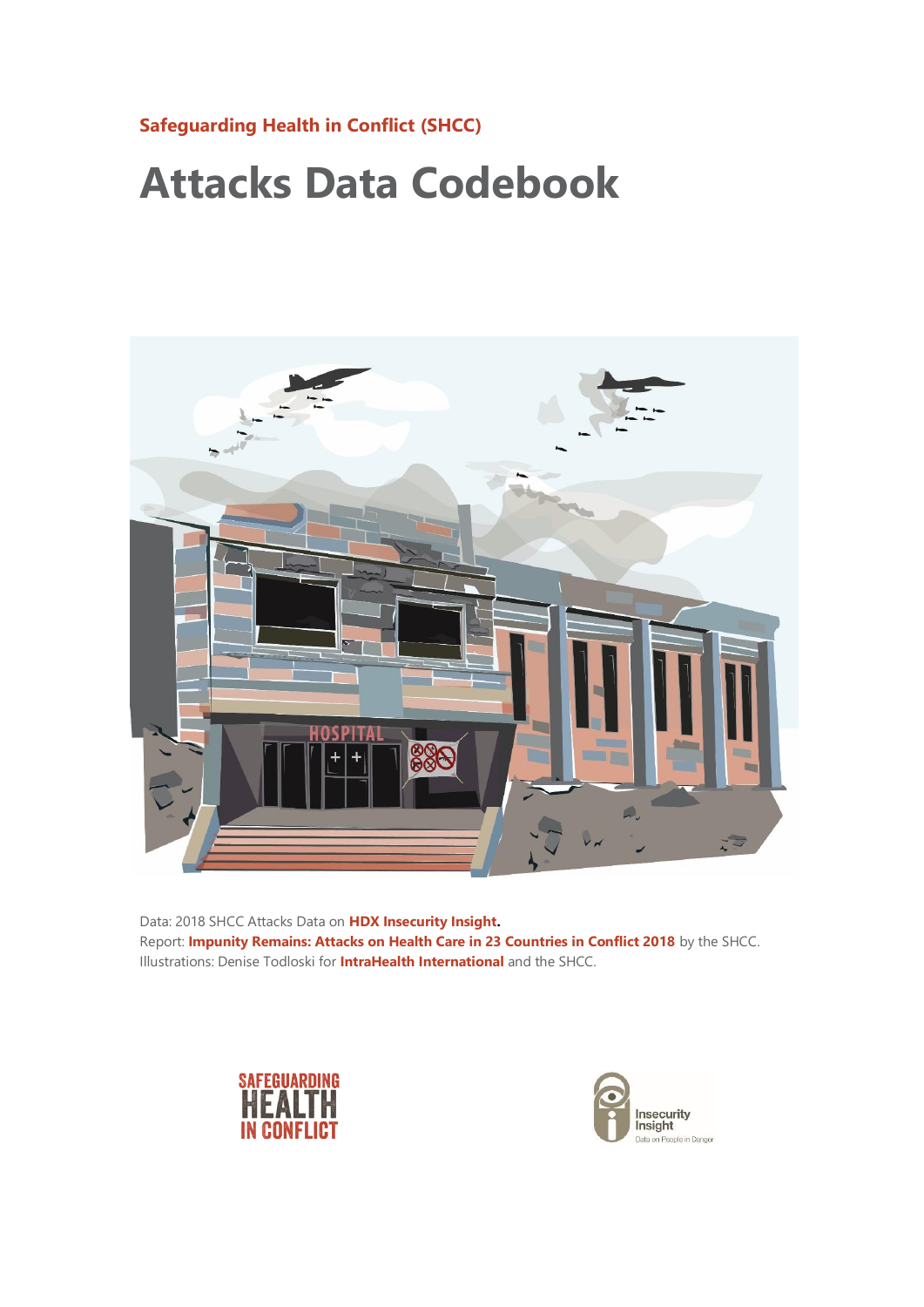This document provides the definitions for the data included in the '**[SHCC 2018 Attacks Data](https://data.humdata.org/dataset/shcchealthcare-dataset)**'. Each row represents an individual event covered by the SHCC 2019 Report '**[Impunity Remains](http://bit.ly/2Hem2vV)**'. Only the relevant columns are filled in. For complex coding decisions, please see '**[SHCC Methodology](http://insecurityinsight.org/methodology-and-definitions#section_attacks_on_health_care)'**. Where the number of health workers, facilities or ambulances affected is unspecified, one is counted.

## **Key definitions**

**Attacks on health care:** Any act of verbal or physical violence, obstruction, or threat of violence that interferes with the availability of, access to, and delivery of curative and/or preventive health services in countries experiencing conflict if they are perpetrated by an actor in a conflict.

**Health worker:** Any person working in a professional or voluntary capacity in the provision of health services or who provides direct support to patients. Includes: administrator, ambulance personnel, dentist, doctor, government health official, hospital staff, medical education staff, nurse, paramedic, physiotherapist, surgeon, vaccination worker, volunteer or any other health personnel not named here.

**Health facility:** Any facility that provides direct support to patients. Includes clinic, hospital, laboratory, makeshift hospital, medical education facility, mobile clinic, pharmacy, warehouse or health facility not named here.

## **Event criteria**

**Included:** Any attack on health care involving attacks on health workers, health facilities or the process of delivering health care, including an act of verbal or physical violence, obstruction, or threat of violence that interferes with the availability of, access to, and delivery of curative and/or preventive health services, that is carried out by an actor linked to conflict (state forces or non-state actors).

**Excluded:** Other actions that interfere in the provision of health care such as strikes and protests, and attacks on health care carried out by non-conflict actors such as criminals, patients and other civilians.

- **A. Event code:** Unique code used to identify the attack.
- **B. Country:** Country in which the attack occurred.
- **C. Attack date:** The date the attack took place.
- **D. SHCC attack type:** Category of attack type:

**Intentional:** The context of the attack suggests that the perpetrator intended to cause harm or damage to health workers or health facilities. This coding is based on information coded under SHCC conflict type and targeting. See **'[2018 SHCC Intentional and Indiscriminate Codebook](http://insecurityinsight.org/methodology-and-definitions#section_attacks_on_health_care)'** for details.

**Indiscriminate:** The context of the attack suggests that the perpetrator may not have intended to cause harm or damage specifically to health workers or health facilities. This coding is based on information coded under SHCC conflict type and targeting. See **'[2018 SHCC Intentional and Indiscriminate Codebook](http://insecurityinsight.org/methodology-and-definitions#section_attacks_on_health_care)'** for details.

**NoInformation:** The attack description contains too little detail to judge the extent to which the harm or damage may have been intentional or accidental.

- **E. Total health workers killed:** Sum of health workers reportedly killed in the attack. Note: health workers killed while in captivity are counted as 'kidnapped' and not 'killed'.
- **F. Total health workers injured:** Sum of health workers reportedly injured in the attack.
- **G. Total health workers kidnapped:** Sum of health workers reportedly kidnapped in the attack. Note: health workers killed while in captivity are counted as 'kidnapped' and not 'killed'.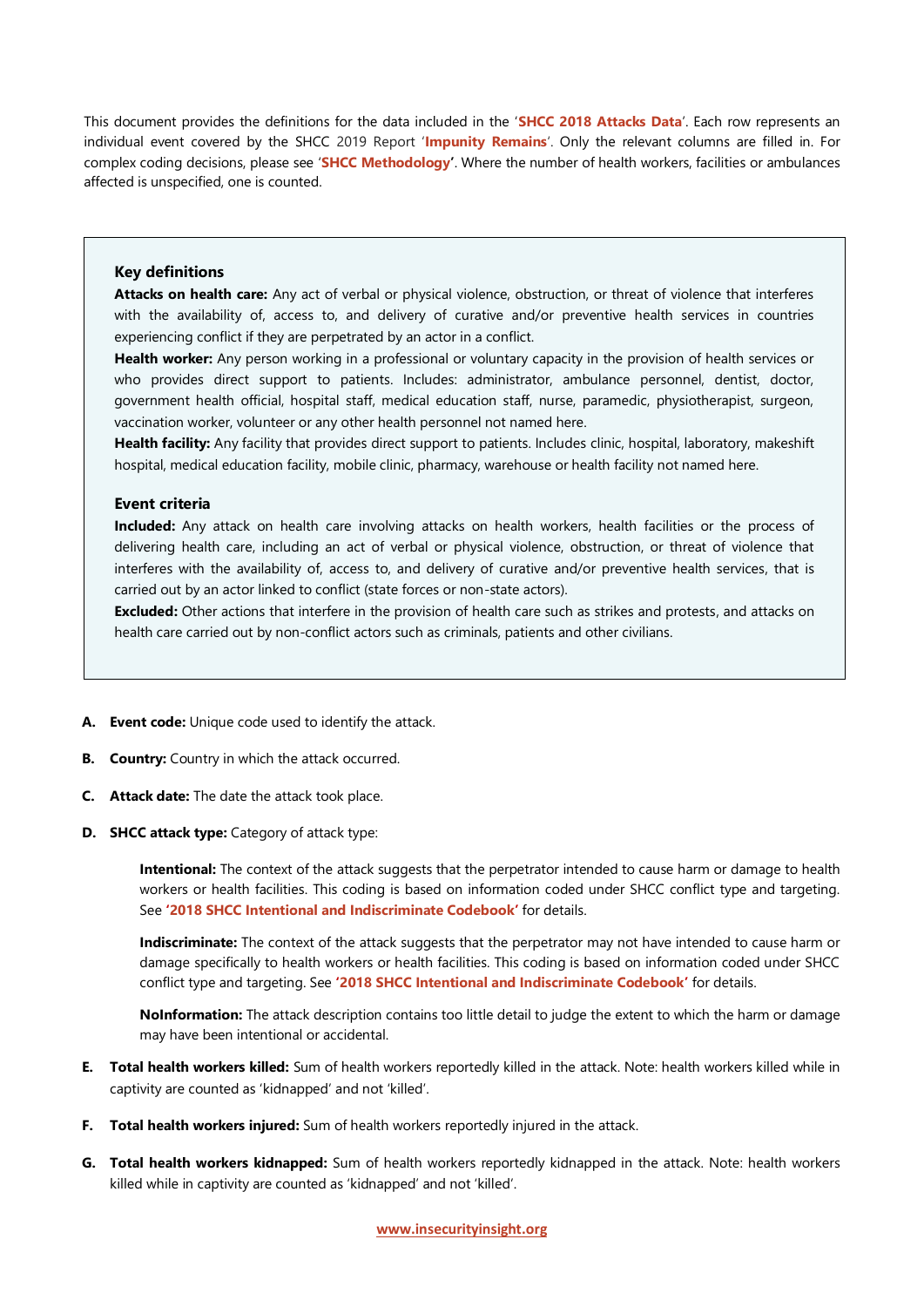- **H. Total health workers who experienced sexual violence:** Sum of health workers who reported experiences of sexual violence in the attack. SHCC uses the **Inter-[Agency Standing Committee's Guidelines for Integrating GBV](https://gbvguidelines.org/wp/wp-content/uploads/2015/09/2015-IASC-Gender-based-Violence-Guidelines_lo-res.pdf)  [Interventions in Humanitarian Action](https://gbvguidelines.org/wp/wp-content/uploads/2015/09/2015-IASC-Gender-based-Violence-Guidelines_lo-res.pdf)** definition of sexual violence. Includes: aggressive sexual behaviour: attempted sexual assault, rape, sexual assault, sexual harassment, unwanted sexual comments, unwanted sexual touching, or other act of sexual violence not stated here.
- **I. Total health workers arrested:** Sum of health workers reportedly arrested in the attack. Includes: arrested, charged, detained, denial of visa, expulsion, fined or imprisoned.
- **J. Total number of facilities affected:** Number of health facilities reportedly damaged or destroyed in the attack. (Note: If the facility had previously been attacked, '0' is entered to eliminate double reporting.)
- **K. Total number of attacks on facilities that reported destruction:** Number of attacks where health facilities were reportedly destroyed in the attack.
- **L. Total number of attacks on facilities that reported damage:** Number of attacks where health facilities were reportedly damaged, including partially destroyed, in the attack.
- **M. Armed entry into health facilities:** Number of attacks where health facilities were reportedly entered by armed state or non-state actors in the attack.
- **N. Looting, theft, robbery, or burglary of health supplies:** Number of attacks where looting or stealing of medical supplies was reported.
- **O. Occupation of medical facility for military use:** Number of attacks where health facilities were reportedly occupied or otherwise taken over by a military actor.
- **P. Health transportation destroyed:** Number of health transportation vehicles reportedly destroyed in the attack.
- **Q. Health transportation damaged:** Number of health transportation vehicles reportedly damaged in the attack.
- **R. Health transportation stolen/highjacked:** Number of health transportation vehicles reportedly taken, stolen or hijacked in the attack.
- **S. Perpetrator:** Category of perpetrator(s) of the attack:

| Non-state forces | Includes:                                                                                                                                                                                                                                                                                                                                                                                                                                                                                                                                                                                                                                                                                                                                                                                                                                                                                                                                                                    |
|------------------|------------------------------------------------------------------------------------------------------------------------------------------------------------------------------------------------------------------------------------------------------------------------------------------------------------------------------------------------------------------------------------------------------------------------------------------------------------------------------------------------------------------------------------------------------------------------------------------------------------------------------------------------------------------------------------------------------------------------------------------------------------------------------------------------------------------------------------------------------------------------------------------------------------------------------------------------------------------------------|
|                  | NonStateArmedGroups: Part of a named or unnamed armed group which is not part<br>of the state's law enforcement, military, or security apparatus and which is engaged in<br>conflict with a government in a state-based <b>armed conflict</b> or which is engaged in a<br>conflict with another non-state armed actor that results in at least 25 battle deaths<br>between the groups in each calendar year. This includes all organised armed groups<br>such as private armies, vigilantes, rebel or guerrilla groups, or terrorist groups. This<br>does not include private security actors and an unidentified or unnamed group of<br>armed men (e.g. a group of unidentified 'armed men'), or if the report refers in a<br>generic sense to rebels or extremists or groups in some form affiliated with the<br>military or using military-type structures or equipment (e.g. wearing army fatigues,<br>etc.) without indicating that they were linked to any state army. |
|                  | UnspecNonMilArmed: An unidentified or unnamed group of armed men (e.g. a group<br>of unidentified 'armed men') or if the report refers in a generic sense to rebels or<br>extremists or groups in some form affiliated with the military or using military-type<br>structures or equipment (e.g. wearing army fatigues, etc.) without indicating that they<br>were linked to any state army.                                                                                                                                                                                                                                                                                                                                                                                                                                                                                                                                                                                 |
| Multiple         | Multiple perpetrators from different categories involved in the attack.                                                                                                                                                                                                                                                                                                                                                                                                                                                                                                                                                                                                                                                                                                                                                                                                                                                                                                      |